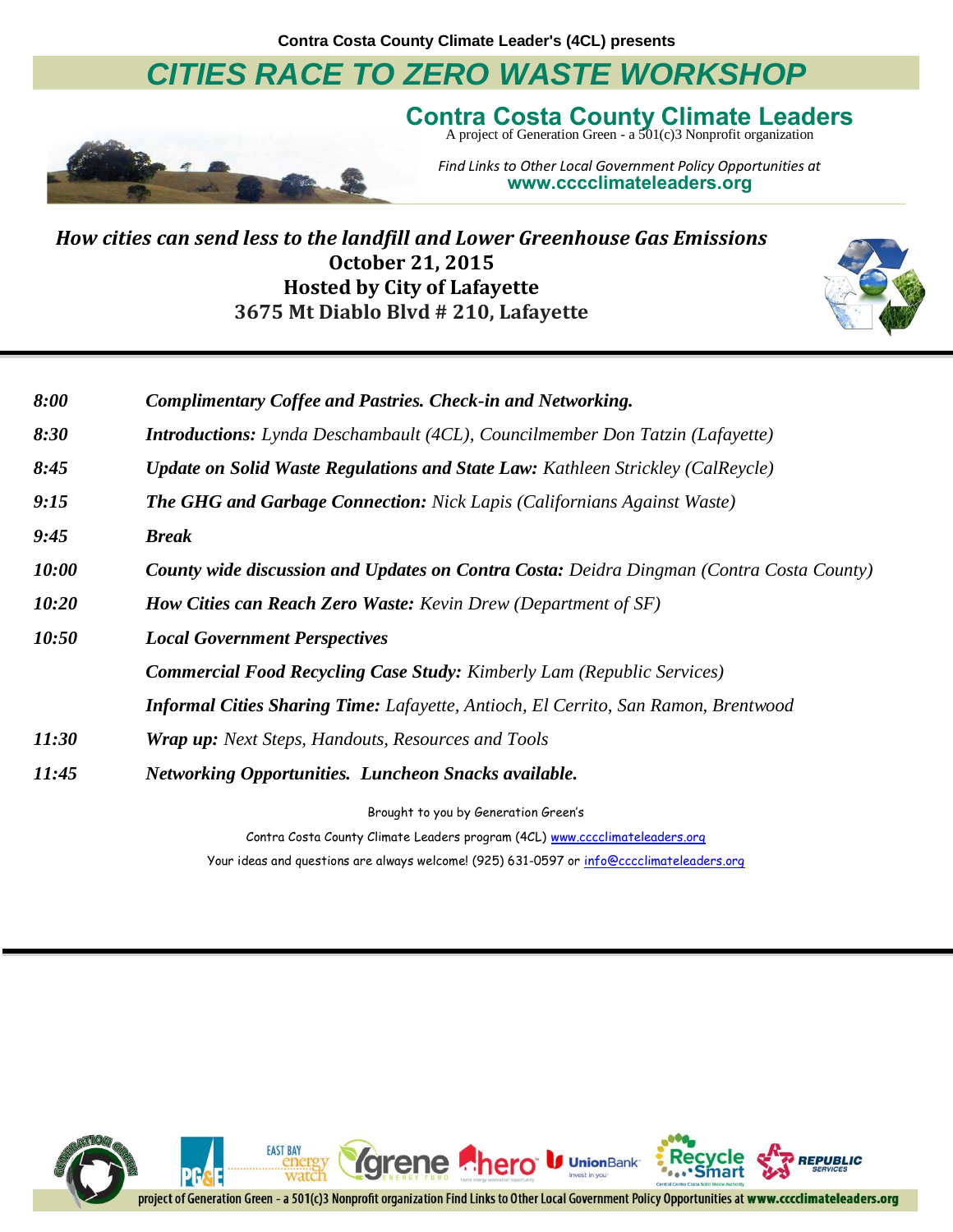### *CITIES RACE TO ZERO WASTE WORKSHOP*



# Contra Costa County Climate Leaders<br>A project of Generation Green - a 501(c)3 Nonprofit organization

*Find Links to Other Local Government Policy Opportunities at* **www.cccclimateleaders.org**

#### Abstract and Bios

 **Update on Solid Waste Regulations and State Law:** (California Department of Resources Recycling and Recovery-CalRecycle) Ms. Strickley provides an overview of the State's past and present recycling laws and where we're heading; A snapshot will review of how Contra Costa County is doing compared to the Bay Area and to the State as a whole. Attainment of disposal targets, is readily available onlin[e http://www.calrecycle.ca.gov/LGCentral/Reports/Jurisdiction/ReviewReports.aspx.](http://www.calrecycle.ca.gov/LGCentral/Reports/Jurisdiction/ReviewReports.aspx) Ms. Strickly will also provide an overview fo[r Understanding SB 1016 Solid](https://www.google.com/url?q=http://www.calrecycle.ca.gov/LGCentral/GoalMeasure/Tools/Presentation.ppt&sa=U&ved=0CBAQFjAGahUKEwjihaHh_8rHAhULDZIKHRGdAbg&client=internal-uds-cse&usg=AFQjCNGebBu_HfzGuOA-G-z3fV8fqW2buA) Waste Per Capita Disposal. The State no longer uses diversion rate as city compliance measurement, they now measure using pounds per person per day (PPD) disposal.

Kathleen Strickley, CalRecycle has a BA Environmental Scientist Assigned to CCC cities: Moraga, Lafayette, Orinda, Walnut Creek, Danville (CCCSWA) And Alameda County: Livermore, Pleasanton, Dublin, Hayward, Newark, Union City, Fremont. Single mother of a 6-year old boy, enjoys traveling when possible, cycling regularly, live music, craft beer, and foods of all kinds. [kathleen.strickley@calrecycle.ca.gov,](mailto:kathleen.strickley@calrecycle.ca.gov) (916) 322-1848

 *The GHG and Garbage Connection:* (Californians Against Waste) The disposal and treatment of waste can produce emissions of several greenhouse gases (GHGs), which contribute to a city's municipal and community wide emissions. The most significant GHG gas produced from waste is methane. It is released during the breakdown of organic matter such as food waste in landfills. Other forms of waste disposal also produce GHGs but these are mainly in the form of carbon dioxide (a less powerful GHG). Even the recycling of waste produces some emissions (although these are offset by the reduction in fossil fuels that would be required to obtain new raw materials). A discussion of the state's efforts to reduce climate impacts through waste reduction and recycling and the important role of local governments to lead this effort.

Nick is a Legislative Coordinator, with CAW since 2007. An advocate for strong waste reduction and recycling policies, he has helped pass several landmark pieces of legislation. BS in Environmental Biology and Management (minoring in Environmental Policy and Political Science) at the University of California, Davis and interned for Coalition for Clean Air and the legislative unit of California State Parks. He has also worked on ecological restoration and environmental leadership through several positions at the Golden Gate National Parks. When he is not talking trash (or at a local coffee shop), Nick can usually be found exploring Northern California's culinary diversity and public lands Nick Lapis [nicklapis@cawrecycles.org](mailto:nicklapis@cawrecycles.org) (916) 443-5422

 **County wide discussion and Updates on Contra Costa:** (Contra Costa County) will provide a brief overview of local agency roles and collaborative approach to integrated waste management planning. Ms. Dingman will touch on which cities are directly involved and which rely on one of the two Joint Powers Authorities which are responsible for implementing/administering certain integrated waste management services/programs on behalf of member cities. She will also share updates regarding the County's climate action plan and Countywide informational resources and a quick review of the website [\(www.cccrecycle.org\)](http://www.cccrecycle.org/) that provides local reuse and recycling services and a list of the recycling collection services [www.cccrecycle.org/options/.](http://www.cccrecycle.org/options/)

Deidra Dingman received a BA iin Environmental Studies and Planning from Sonoma State University. Deidra has worked for Contra Costa County for over twenty years. She has been responsible for solid waste projects and programs since originally hired as an Intern soon after granduating. Ms. Dingman is the Conservation Programs Manager who oversees unincorpoarted area and countywide programs and supervises three full-time Planners responsible for a variety of solid waste and energy programs. Deidra Dingman [Deidra.Dingman@dcd.cccounty.us;](mailto:Deidra.Dingman@dcd.cccounty.us) (925) 674-7203

 **How Cities can Reach Zero Waste:** (Department of SF): San Francisco has established itself as a global leader in waste management. The city will discuss how it has achieved 80 percent waste diversion, the highest in the United States, with a 3 pronged approach: enacting strong legislation, partnering with a like-minded waste management company to innovate new programs, and working to create a culture of recycling and composting through incentives and outreach. [http://www.no](http://www.no-burn.org/downloads/ZW%20San%20Francisco.pdf)[burn.org/downloads/ZW%20San%20Francisco.pdf](http://www.no-burn.org/downloads/ZW%20San%20Francisco.pdf)

Kevin Drew has >26 years experience including directing non-profit recycling and reuse operations and shaping resource conservation policy at local and statewide levels. In San Francisco's Zero Waste Kevin oversees the Fantastic 3 residential collection program, which diverts 100,000 tons of recyclables and 50,000 tons of organics each year. Kevin works closely with SFE's Environment Now (EN) and manages the Zero Waste and Urban Sustainability grant program which has distributed up to \$1,000,000 to non-profits annually. Creating green collar jobs and more! [kevin.drew@sfgov.org](mailto:kevin.drew@sfgov.org) (415) 355-3732